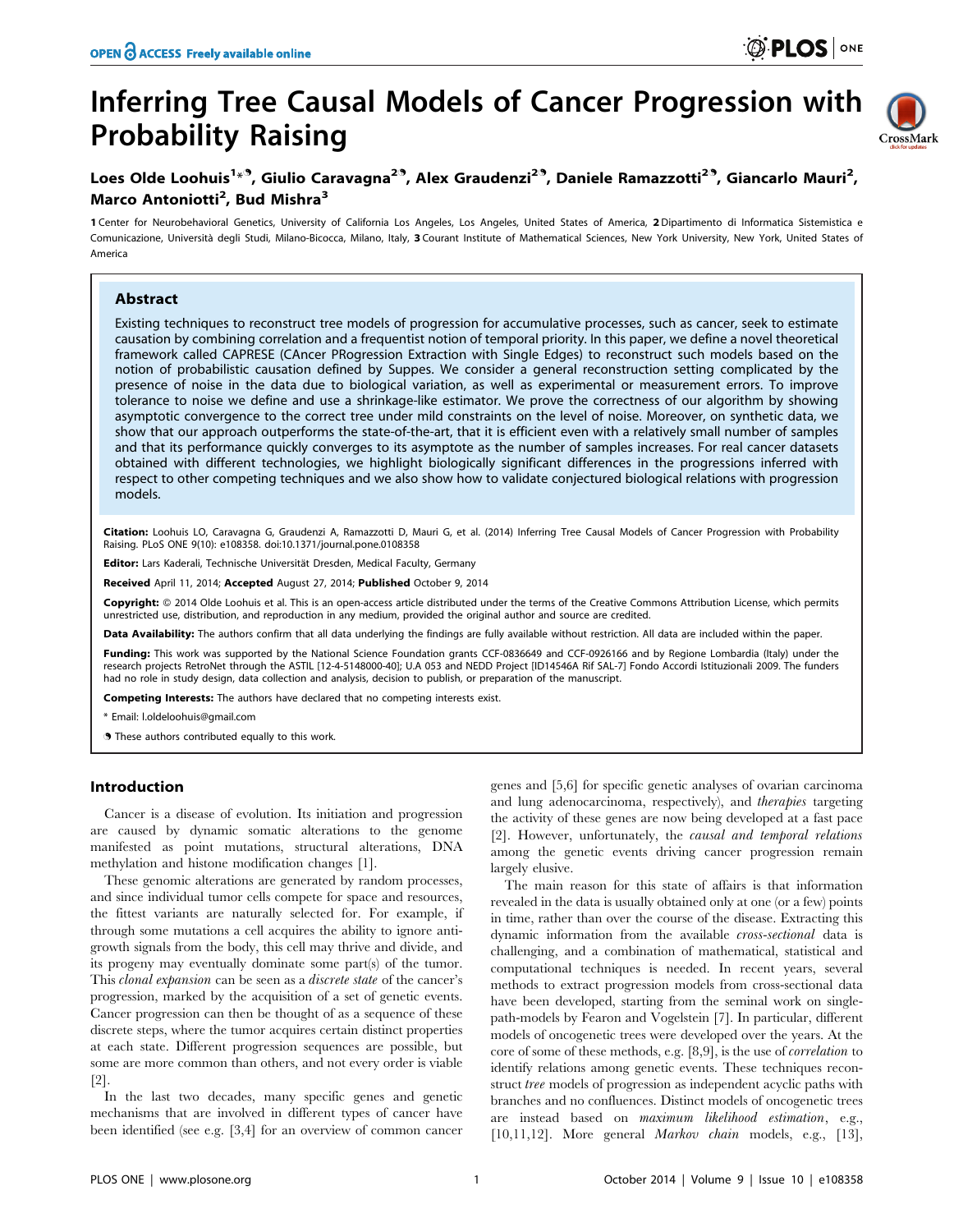describe more flexible probabilistic networks, despite the computationally expensive parameter estimation. Other recent models are Conjunctive Bayesian Networks, CBNs [14,15], that extract directed acyclic graphs, yet imposing specific constraints on the joint occurrence of events. Finally, in a slightly different context, temporal models were reconstructed from time-course gene expression data [16,17].

In this paper we present a novel theoretical framework called CAPRESE (CAncer PRogression Extraction with Single Edges) to reconstruct cumulative progressive phenomena, such as cancer progression. We assume the original problem setting of [8], and propose a new a technique to infer probabilistic progression trees from cross-sectional data. Unlike maximum likelihood estimationbased techniques, our goal is the extraction of the minimal progression model explaining the order in which mutations occur and accumulate. The method is technology agnostic, i.e., it can be applied to dataset derived from all types of (epi-)genetic data such as deep exome sequencing, bisulfite sequencing, SNP arrays, etc., (see Results), and takes as input a set of pre-selected genetic events of which the presence or the absence of each event is recorded for each sample.

CAPRESE is based on two main ingredients: 1) rather than using correlation to infer progression structures, we base our technique on a notion of probabilistic causation, and 2), to increase robustness against noise, we adopt a shrinkage-like estimator to measure causation among any pair of events. More specifically, with respect to our first ingredient, we adopt the notion of (prima facie) causation proposed by Suppes in [18]. Its basic intuition is simple: event a causes event b if (i) a occurs before b and (ii) the occurrence of a raises the probability of observing b. This is a very basic notion of probabilistic causation that in itself does not address many of the problems associated with it (such as asymmetry, common causes, and screening off [19]), and includes spurious as well as *genuine* causes. However, as it turns out, this basic notion combined with a filter for independent progressions starting from the same root, is an excellent tool to guide progression extraction from cross-sectional data – one that outperforms the commonly used correlation-based methods.

Probabilistic causation was used in biomedical applications before (e.g., to find driver genes from CNV data in [20], and to extract causes from biological time series data in [21]), but, to the best of our knowledge, never to infer progression models in the absence of direct temporal information.

The extraction problem is complicated by the presence of both false positive and false negative observations (see [22] for a discussion on this issue based on the reconstruction by [8]), such as the one provided by the intrinsic variability of biological processes (e.g., genetic heterogeneity) and experimental errors. This poses a problem, because while probability raising is a very precise tool, it, by itself, is not robust enough against noise. Conditional on the amount of noise, we will rely both on probabilistic causation and on a more robust (but less precise) correlation-based metric in an optimal way. To do this we introduce our second ingredient, a shrinkage-like estimator to measure causation among any pair of events. The intuition behind this estimator, which is closely related to a shrinkage estimator from [23], is to find the optimal balance between probability raising on the one hand and correlation on the other, depending on the amount of noise.

We prove correctness of our algorithm by showing that with increasing sample sizes, the reconstructed tree asymptotically converges to the correct one (Theorem 3). Under mild constraints on the noise rates, this result holds for the reconstruction problem in the presence of uniform noise as well.

We also study the performance of CAPRESE in more realistic settings with limited sample sizes. Using synthetic data, we show that under these conditions, our algorithm outperforms the stateof-the-art tree reconstruction algorithm of [8] (see Results). In particular, our shrinkage-like estimator provides, on average, an increased robustness to noise which ensures it to outperform oncotrees [8]. Performance is defined in terms of structural similarity between the reconstructed tree and the actual tree, rather than on their induced distribution as is done, e.g., in [11]. This metric is especially appropriate for the goal of reconstructing a progression model where data-likelihood fit is secondary to "calling" the possibly minimal set of causal relations.

Also, we show that CAPRESE works well already with a relatively low number of samples and that its performance quickly converges to its asymptote as the number of samples increases. This outcome hints at the applicability of the algorithm with relatively small datasets without compromising its efficiency.

We remark that further analyses on synthetic data suggests that CAPRESE outperforms a well known bayesian probabilistic graphical model as well (i.e., Conjunctive Bayesian Networks [14,15]), which was originally conceived for the reconstruction of more complex topologies, e.g. DAGs, but was proven effective in reconstructing tree topologies as well [24] (see Results).

Finally, we apply our technique to alterations assessed with both Comparative Genomic Hybridization and Next Generation Sequencing techniques (see Results). In the former case, we show that the algorithm of [8] and CAPRESE highlight biologically important differences in ovarian, gastrointestinal and oral cancer, but our inferences are statistically more significant. In the latter, we validate a recently discovered relation among two key genes involved in leukemia.

#### Methods

#### Problem setting

The set-up of the reconstruction problem is as follows. Assuming that we have a set  $G$  of  $n$  mutations (events, in probabilistic terminology) and s samples, we represent a crosssectional dataset as an  $s \times n$  binary matrix in which an entry  $(k,l)=1$  if the mutation l was observed in sample k, and 0 otherwise. The problem we solve in this paper is to extract a set of edges E yielding a progression tree  $\mathcal{T} = (G \cup \{\blacklozenge\}, E, \blacklozenge)$  from this matrix which, we remark, only implicitly provides information of progression timing. The root of  $\mathcal T$  is modeled using a (special) event  $\blacklozenge \notin G$  such that *heterogenous progression paths* or *forests* can be reconstructed. More precisely, we aim at reconstructing a rooted tree that satisfies:  $(i)$  each node has at most one incoming edge,  $(ii)$  the root has no incoming edges  $(iii)$  there are no cycles.

Each progression tree subsumes a distribution of observing a subset of the mutations in a cancer sample that can be formalized as follows:

**Definition 1.** (Tree-induced distribution) Let  $T$  be a tree and  $\alpha: E \rightarrow [0,1]$  a labeling function denoting the independent probability of each edge,  $T$  generates a distribution where the probability of observing a sample with the set of alterations  $G^* \subseteq G$  is

$$
\mathcal{P}(G^*) = \prod_{e \in E'} \alpha(e) \cdot \prod_{\substack{(u,v) \in E \\ u \in G^*, v \notin G}} [1 - \alpha(u,v)] \tag{1}
$$

where all events in  $G^*$  are assumed to be reachable from the root  $\blacklozenge$ , and  $E' \subseteq E$  is the set of edges connecting the root to the events in  $G^*$ .

We would like to emphasize two properties related to the treeinduced distribution. First, the distribution subsumes that, given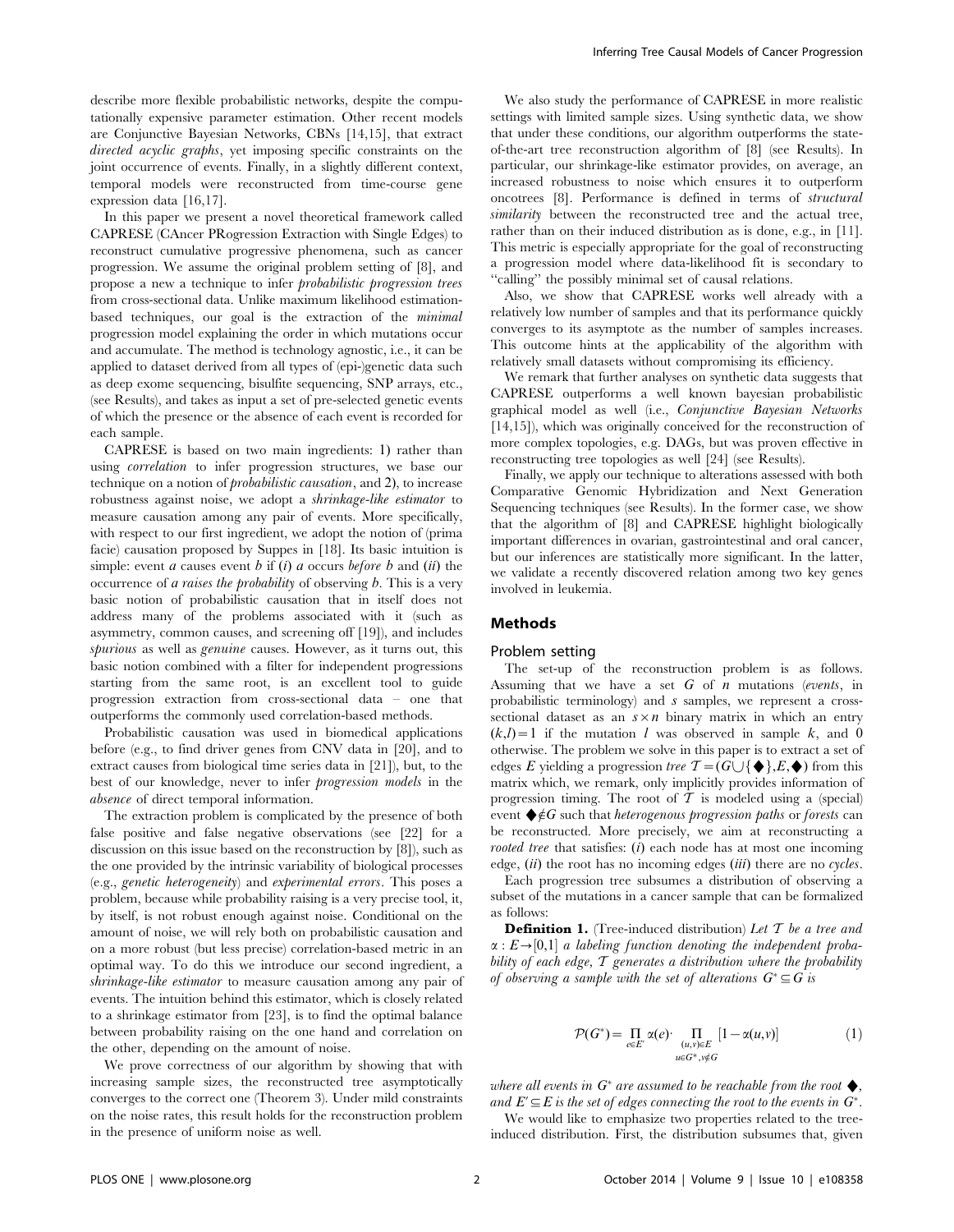any oriented edge  $(a \rightarrow b)$ , an observed sample contains alteration b with probability  $P(a)P(b)$ , that is the probability of observing b after  $a$ . For this reason, if  $a$  causes  $b$ , the probability of observing  $a$ will be greater than the probability of observing  $b$  accordingly to the temporal priority principle which states that all causes must precede, in time, their effects [25].

Second, the input dataset is a set of samples generated, ideally, from an unknown distribution induced by an unknown tree or forest that we aim at reconstructing. However, in some cases, it could be that no tree exists whose induced distribution generates exactly those input data. When this happens, the set of observed samples slightly diverges from any tree-induced distribution. To model these situations a notion of noise can be introduced, which depends on the context in which data are gathered. Adding noise to the model complicates the reconstruction problem (see Results).

The oncotree approach. In [8] Desper et al. developed a method to extract progression trees, named ''oncotrees'', from static CNV data. In [22] Szabo et al. extended the setting of Desper's reconstruction problem to account for both false positives and negatives in the input data. In these oncotrees, nodes represent CNV events and edges correspond to possible progressions from one event to the next.

The reconstruction problem is exactly as described above, and each tree is rooted in the special event  $\blacklozenge$ . The choice of which edge to include in a tree is based on the estimator

$$
w_{a \to b} = \log \left[ \frac{\mathcal{P}(a)}{\mathcal{P}(a) + \mathcal{P}(b)} \cdot \frac{\mathcal{P}(a, b)}{\mathcal{P}(a)\mathcal{P}(b)} \right],\tag{2}
$$

which assigns to each edge  $a \rightarrow b$  a weight accounting for both the relative and joint frequencies of the events – thus measuring *correlation*. The estimator is evaluated after including  $\blacklozenge$  to each sample of the dataset. In this definition the rightmost term is the (symmetric) *likelihood ratio* for  $a$  and  $b$  occurring together, while the leftmost is the asymmetric temporal priority measured by rate of occurrence. This implicit form of timing assumes that, if a occurs more often than  $b$ , then it likely occurs earlier, thus satisfying

$$
\frac{\mathcal{P}(a)}{\mathcal{P}(a) + \mathcal{P}(b)} > \frac{\mathcal{P}(b)}{\mathcal{P}(a) + \mathcal{P}(b)}.
$$

An oncotree is the rooted tree whose total weight (i.e., sum of all the weights of the edges) is maximized, and can be reconstructed in  $O(|G|^2)$  steps using Edmond's algorithm [26]. By construction, the resulting graph is a proper tree rooted in  $\blacklozenge$ : each event occurs only once, confluences are absent, i.e., any event is caused by at most one other event. This method has been used to derive progressions for various cancer datasets e.g., [27,28,29]), and even though several methods that extend this framework exists (e.g. [9,11,15]), to the best of our knowledge, it is currently the only method that aims to solve exactly the same problem as the one investigated in this paper and thus provide a benchmark to compare against.

## A probabilistic approach to causation

We briefly review the approach to probabilistic causation, on which our method is based. For an extensive discussion on this topic we refer to [19].

In his seminal work [18], Suppes proposed the following notion. Definition 2. (Probabilistic causation, [18]). For any two events c and e, occurring respectively at times  $t_c$  and  $t_e$ , under the mild

assumptions that  $0 < P(c), P(e) < 1$ , the event c is a prima facie cause of the event e if it occurs before the effect and the cause raises the probability of the effect, i.e.,

$$
t_c < t_e
$$
 and  $\mathcal{P}(e|c) > \mathcal{P}(e|\overline{c}).$  (3)

As discussed in [19] the above conditions are not, in general, sufficient to claim that event  $c$  is a cause of event  $e$ . In fact a prima facie cause is either genuine or spurious. In the latter case, the fact that the conditions hold in the observations is due either to coincidence or to the presence of a certain third confounding factor, related both to c and to e [18]. Genuine causes, instead, satisfy Definition 2 and are not screened-off by any confounding factor. However, they need not be direct causes. See Figure 1.

Note that we consider cross-sectional data where no information about  $t_c$  and  $t_e$  is available, so in our reconstruction setting we are restricted to consider solely the probability raising (PR) property, i.e.,  $\mathcal{P}(e|c) > \mathcal{P}(e|\overline{c})$ , which makes it harder to discriminate among genuine and spurious causes. Now we review some of its properties.

Proposition 1. (Dependency). Whenever the PR holds between two events a and b, then the events are statistically dependent in a positive sense, i.e.,

$$
\mathcal{P}(b|a) > \mathcal{P}(b|\overline{a}) \Leftrightarrow \mathcal{P}(a,b) > \mathcal{P}(a)\mathcal{P}(b). \tag{4}
$$

This and the next proposition are well-known facts of the PR; their derivation as well as the proofs of all the results we present is in the File S1. Notice that the opposite implication holds as well: when the events  $a$  and  $b$  are still dependent but in a negative sense, i.e.,  $\mathcal{P}(a,b) < \mathcal{P}(a)\mathcal{P}(b)$ , the PR does not hold, i.e.,  $\mathcal{P}(b|a) < \mathcal{P}(b|\bar{a})$ .

We would like to use the asymmetry of the PR to determine whether a pair of events  $a$  and  $b$  satisfy a causation relation so to place  $\alpha$  before  $\beta$  in the progression tree but, unfortunately, the PR satisfies the following property.

**Proposition 2.** (Mutual PR).  $\mathcal{P}(b|a) > \mathcal{P}(b|\bar{a}) \Leftrightarrow \mathcal{P}(a|b)$  $>\mathcal{P}(a|\bar{b})$ .

That is, if  $a$  raises the probability of observing  $b$ , then  $b$  raises the probability of observing a too.

Nevertheless, in order to determine causes and effects among the genetic events, we can use our degree of confidence in our estimate of probability raising to decide the direction of the causation relationship between pairs of events. In other words, if a raises the probability of b more than the other way around, then a is a more likely cause of  $b$  than  $b$  of  $a$ . Notice that this is sound as long as each event has *at most* one cause; otherwise, *frequent late* events with more than one cause, which are rather common in biological progressive phenomena, should be treated differently. As mentioned, the PR is not symmetric, and the direction of probability raising depends on the relative frequencies of the events. We make this asymmetry precise in the following proposition.

**Proposition 3.** (Probability raising and temporal priority). For any two events a and b such that the probability raising  $\mathcal{P}(a|b) > \mathcal{P}(a|\bar{b})$  holds, we have

$$
\mathcal{P}(a) > \mathcal{P}(b) \Leftrightarrow \frac{\mathcal{P}(b|a)}{\mathcal{P}(b|\bar{a})} > \frac{\mathcal{P}(a|b)}{\mathcal{P}(a|\bar{b})}.\tag{5}
$$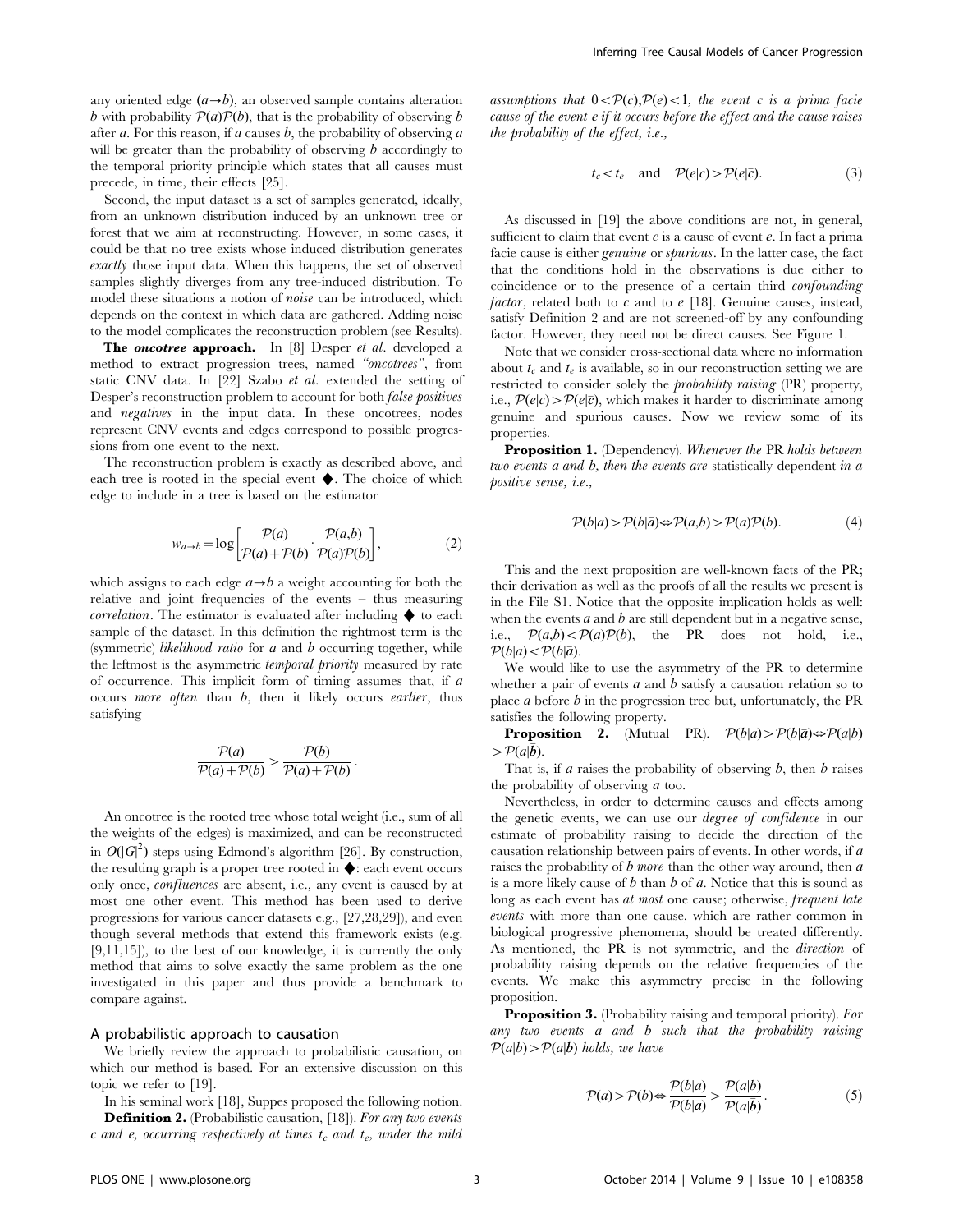

**Figure 1. Prima facie topology.** Example prima facie topology where all edges  $(a,b)$  represent prima facie causes, according to Definition 3: a is a probability raiser of b and it occurs more frequently. In left, we filter out spurious causes and select only the real ones among the genuine, yielding a single-cause prima facie topology. doi:10.1371/journal.pone.0108358.g001

That is, given that the PR holds between two events,  $a$  raises the probability of  $b$  more than  $b$  raises the probability of  $a$ , if and only if  $a$  is observed more frequently than  $b$ . Notice that we use the ratio to assess the PR inequality. The proof of this proposition is technical and can be found in the File S1. From this result it follows that if we measure the timing of an event by the rate of its occurrence (that is,  $\mathcal{P}(a) > \mathcal{P}(b)$  implies that a happens before b), this notion of PR subsumes the same notion of temporal priority induced by a tree. We also remark that this is also the temporal priority made explicit in the coefficients of Desper's method. Given these results, we define the following notion of causation.

**Definition 3.** We state that  $a$  is a prima facie cause of  $b$  if  $a$  is  $a$ probability raiser of b, and it occurs more frequently:

$$
\mathcal{P}(b|a) > \mathcal{P}(b|\bar{a}) and \mathcal{P}(a) > \mathcal{P}(b).
$$

We term prima facie topology a directed acyclic graph (over some events) where each edge represents a prima facie cause. When at most a single incoming edge is assigned to each event (i.e., an event has at most a unique cause, in the real world), we term this structure single-cause prima facie topology. Intuitively, this last class of topologies correspond to the trees or, more generally forests when they have disconnected components, that we aim at reconstructing.

Before moving on to introducing our algorithm let us discuss our definition of causation, its role in the definition of the reconstruction problem and some of its limitations. As already mentioned, it may be that for some prima facie cause  $c$  of an event  $e$ , there is a third event  $a$  prior to both, such that  $a$  causes  $c$  and ultimately  $c$  causes  $e$ . Alternatively,  $a$  may cause both  $c$  and  $e$ independently, and the causation relationship observed from  $c$  to  $e$ is merely spurious. In the context of the tree-reconstruction problem, namely when it is assumed that each event has at most a unique cause, the aim is to filter out the spurious edges from a general prima facie topology, so to extract a single-cause prima facie structure (see Figure 1).

Definition 3 summarizes Suppes basic notion of prima facie cause, while it is ignoring deeper discussions of causation that aim at distinguishing between actual genuine and spurious causes, e.g.

screening-off, background context, d-separation [30,31,19]. For our purposes however, the above definition is sufficient when  $(i)$  all the significant events are considered, i.e., all the genuine causes are observed as in a closed-world assumption, and (ii) we aim at extracting the order of progression among them (or determine that there is no apparent relation), rather than extracting causalities per se. Note that these assumptions are strong and might be weakened in the future (see Discussions), but are shared by us and [8].

Finally, we recall a few algebraic requirements necessary for our framework to be well-defined. First of all, the PR must be computable: every mutation  $a$  should be observed with probability strictly  $0 < P(a) < 1$ . Moreover, we need each pair of mutations  $(a,b)$  to be *distinguishable* in terms of PR, that is, for each pair of mutations a and b,  $P(a|b) < 1$  or  $P(b|a) < 1$  similarly to the above condition. Any non-distinguishable pair of events can be merged as a single composite event. From now on, we will assume these conditions to be verified.

# Performance measure and synthetic datasets

We made use of *synthetic data* to evaluate the performance of CAPRESE as a function of dataset size and the false positive and negative rates. Many distinct synthetic datasets were created for this purpose, as explained below. The algorithm's performance was measured in terms of Tree Edit Distance (TED, [32]), i.e., the minimum-cost sequence of node edit operations (relabeling, deletion and insertion) that transforms the reconstructed trees into the ones generating the data. The choice of this measure of evaluation is motivated by the fact that we are interested in the structure behind the progressive phenomenon of cancer evolution and, in particular, we are interested in a measure of the genuine causes that we miss and of the spurious causes that we fail to recognize (and eliminate). Also, since topologies with similar distributions can be structurally different we choose to measure performance using structural distance rather than a distance in terms of distributions. Within the realm of 'structural metrics' however, we have also evaluated the performance with the Hamming Distance [33], another commonly used structural metric, and we obtained analogous results (not shown here).

Synthetic data generation and experimental setting. Synthetic datasets were generated by sampling from various random trees constrained to have depth  $log(|G|)$ , since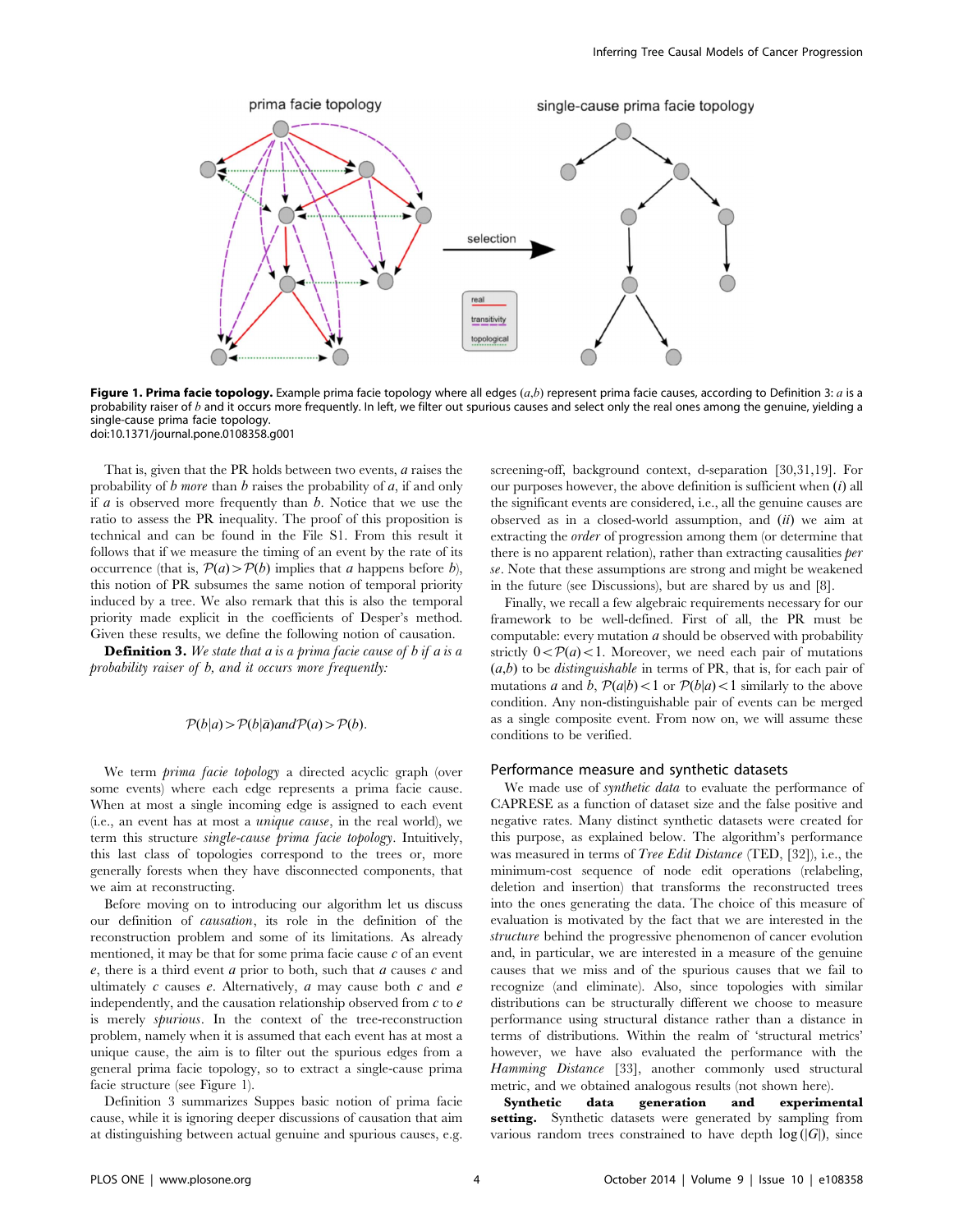



Figure 2. Optimal shrinkage-like coefficient for reconstruction performance. We show here the performance in the reconstruction of trees (TED surface) with  $n=150$  samples as a function of the shrinkage-like coefficient  $\lambda$ . Notice the global optimal performance for  $\lambda \rightarrow 0$  when  $v \rightarrow 0$  and for  $\lambda \approx 1/2$  when  $v > 0$ .

doi:10.1371/journal.pone.0108358.g002

wide branches are harder to reconstruct than straight paths, and by sampling event probabilities in  $[0.05, 0.95]$  (see File S1).

Unless explicitly specified, in all the experiments we used 100 distinct random trees (or forests, accordingly to the test to perform) of 20 events each. This seems a fairly reasonable number of events and is in line with the usual size of reconstructed trees, e.g. [34,35,36,37]. The *scalability* of the techniques was tested against the number of samples by ranging  $|G|$  from 50 to 250, with a step of 50, and by replicating 10 independent datasets for each parameters setting (see the caption of the figures for details).

We included a form of noise in generating the datasets, in order to account for (i) the realistic presence of biological noise (such as the one provided by bystander mutations, genetic heterogeneity, etc.) and *(ii) experimental errors*. A noise parameter  $0 \le v < 1$ denotes the probability that any event assumes a random value (with uniform probability), after sampling from the tree-induced distribution. Algorithmically this process generates, on average,  $|G|v/2$  random entries in each sample (e.g. with  $v=0.1$  we have, on average, one error per sample). We wish to assess whether these noisy samples can mislead the reconstruction process, even for low values of  $\nu$ . Notice that assuming a uniformly distributed noise

may appear simplistic since some events may be more robust, or easy to measure, than others. However, introducing in the data both *false positives* (at rate  $\epsilon_+ = v/2$ ) and *negatives* (at rate  $\epsilon$  =  $v/2$ ) makes the inference problem substantially harder, and was first investigated in [22].

In the Results section, we refer to datasets generated with rate  $v > 0$  as noisy synthetic dataset. In the numerical experiments, v is usually discretized by 0:025, (i.e., 2:5% noise).

# Results

# Extracting progression trees with probability raising and a shrinkage-like estimator

The CAPRESE reconstruction method is described in Algorithm 1. The algorithm is similar to Desper's and Szabo's algorithm, the main difference being an alternative weight function based on a shrinkage-like estimator.

Algorithm 1. CAPRESE: a tree-like reconstruction with a shrinkage-like estimator.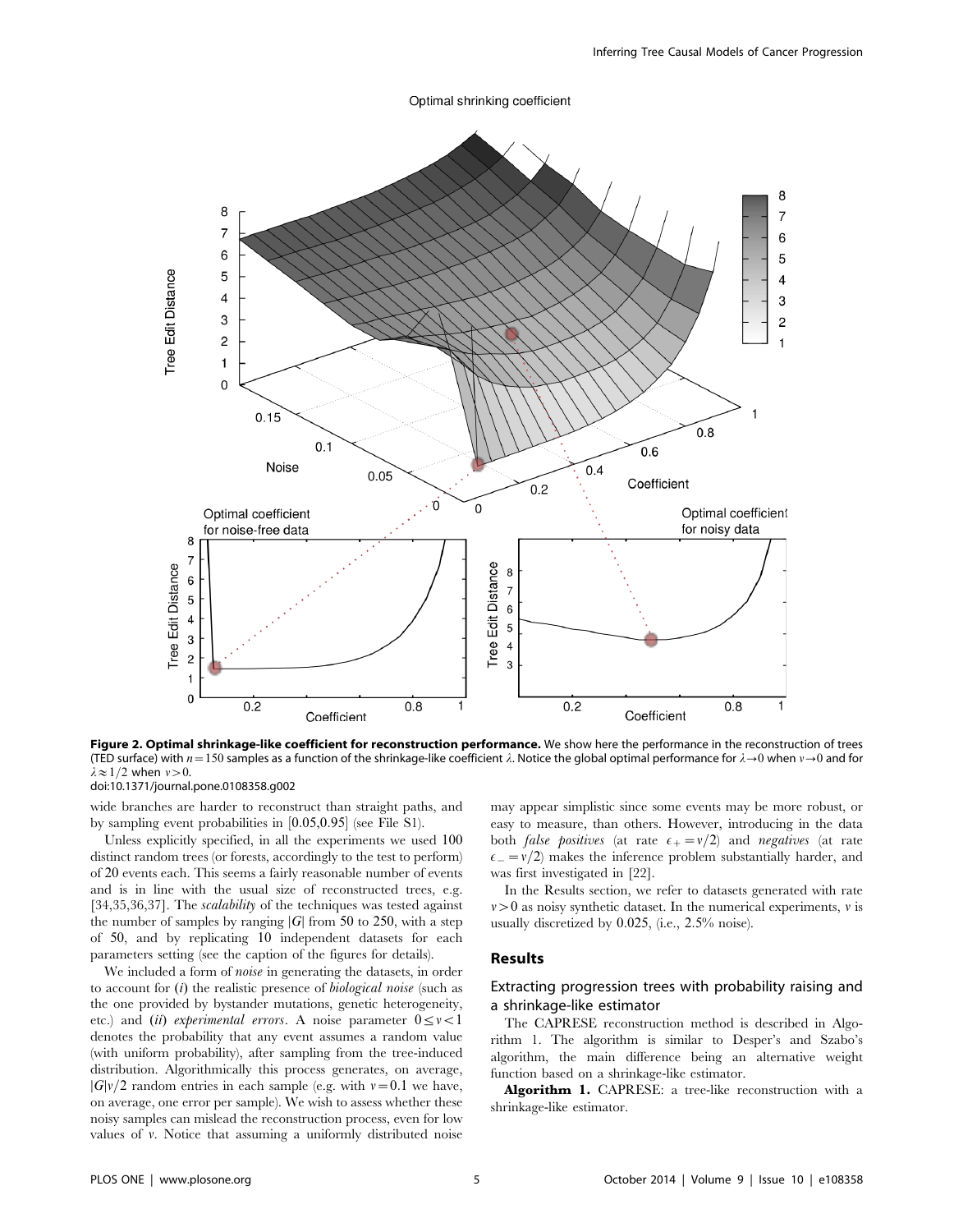1: consider a set of *n* genetic events G plus a special event  $\blacklozenge$ , added to each sample of the dataset;

2: define a  $m \times n$  matrix M where each entry contains the shrinkage-like estimator  $m_{i\to j} = (1 - \lambda) \cdot \frac{p(j|i) - p(j|\bar{i})}{p(j|i) + p(j|\bar{i})} + \lambda \cdot \frac{p(i,j) - p(i) p(j)}{p(i,j) + p(i) p(j)}$ according to the observed probability of the events  $i$  and  $j$ ;

3: [PR causation] define a tree  $\mathcal{T} = (G \cup \{\blacklozenge\}, E, \blacklozenge)$  where  $(i \rightarrow j)\in E$  for  $i, j \in G$  if and only if:  $m_{i \rightarrow j} > 0$  and  $m_{i \rightarrow j} > m_{i \rightarrow i}$ and  $\forall i' \in G, m_{i,j} > m_{i',j}$ .

4: [Independent progressions filter] define  $G_i = \{x \in G | \mathcal{P}(x) > \mathcal{P}(i)\},\$ replace edge  $(i \rightarrow j)\in E$  with edge  $(\blacklozenge \rightarrow j)$  if, for all  $x \in G_i$ , it holds  $\frac{1}{1+\mathcal{P}(j)} > \frac{\mathcal{P}(x)}{\mathcal{P}(x)+\mathcal{P}(j)} \frac{\mathcal{P}(x,j)}{\mathcal{P}(x)\mathcal{P}(j)}$ .

Definition 4. (Shrinkage-like estimator). We define the shrinkage-like estimator  $m_{a\rightarrow b}$  of the confidence in the causation relationship from a to b as

$$
m_{a \to b} = (1 - \lambda)\alpha_{a \to b} + \lambda\beta_{a \to b},\tag{6}
$$

where  $0 \leq \lambda \leq 1$  and

$$
\alpha_{a \to b} = \frac{\mathcal{P}(b|a) - \mathcal{P}(b|\bar{a})}{\mathcal{P}(b|a) + \mathcal{P}(b|\bar{a})} \qquad \beta_{a \to b} = \frac{\mathcal{P}(a,b) - \mathcal{P}(a)\mathcal{P}(b)}{\mathcal{P}(a,b) + \mathcal{P}(a)\mathcal{P}(b)}.
$$
 (7)

This estimator is similar in spirit to a shrinkage estimator (see [23]) and combines a normalized version of PR, the raw estimate  $\alpha$ , with a *correction factor*  $\beta$  (in our case a correlation-based measure of temporal distance among events), to define a proper order in the confidence of each causation relationship. Our  $\lambda$  is the analogous of the shrinkage coefficient and can have a Bayesian interpretation based on the strength of our belief that  $a$  and  $b$  are causally relevant to one another and the evidence that a raises the probability of b. In the absence of a closed form solution for the optimal value of  $\lambda$ , one may rely on cross-validation of simulated data. The power of shrinkage (and our shrinkage-like estimator) lies in the possibility of determining an optimal value for  $\lambda$  to balance the effect of the correction factor on the raw model estimate to ensure optimal performances on ill posed instances of the inference problem. A crucial difference, however, between our estimator and classical shrinkage, is that our estimator aims at improving the performance of the overall reconstruction process, not limited to the performance of the estimator itself as is the case in shrinkage. That is, the metric  $m$  induces an ordering to the events reflecting our confidence for their causation. Furthermore, since we make no assumption about the underlying distribution, we learn it empirically by cross-validation. In the next sections we show that the shrinkage-like estimator is an effective way to get such an ordering especially when data are noisy. In CAPRESE we use a pairwise matrix version of the estimator.

The raw estimator and the correction factor. By considering only the raw estimator  $\alpha$ , we would include an edge  $(a \rightarrow b)$  in the tree consistently in terms of  $(i)$  Definition 3 (Methods) and  $(ii)$ if *a* is the best probability raiser for *b*. When  $P(a) = P(b)$  the events  $a$  and  $b$  are indistinguishable in terms of temporal priority, thus  $\alpha$  is not sufficient to decide their causal relation, if any. This intrinsic ambiguity is unlikely in practice even if, in principle, it is possible. Notice that this formulation of  $\alpha$  is a monotonic normalized version of the PR ratio.

**Proposition 4.** (Monotonic normalization). For any two events a and b we have

$$
\mathcal{P}(a) > \mathcal{P}(b) \Leftrightarrow \frac{\mathcal{P}(b|a)}{\mathcal{P}(b|\bar{a})} > \frac{\mathcal{P}(a|b)}{\mathcal{P}(a|\bar{b})} \Leftrightarrow \alpha_{a \to b} > \alpha_{b \to a}.\tag{8}
$$

This raw model estimator satisfies  $-1 \leq \alpha_{a\rightarrow b}, \alpha_{b\rightarrow a} \leq 1$ : when it tends to  $-1$  the pair of events appear disjointly (i.e., they show an anti- causation pattern), when it tends to 0 no causation or anticausation can be inferred and the two events are statistically independent and, when it tends to 1, the causation relationship between the two events is genuine. Therefore,  $\alpha$  provides a quantification of the degree of confidence for a PR causation relationship. In fact, for any given possible causation edge  $(a,b)$ , the term  $P(b|\bar{a})$  gives an estimate of the *error rate* of b, therefore the numerator of the raw model  $\alpha$  provides an estimate of how often  $b$  is actually caused by  $a$ . The  $\alpha$  estimator is then normalized to range between  $-1$  and  $+1$ .

However,  $\alpha$  does not provide a general criterion to disambiguate among genuine causes of a given event. We show a specific case in which  $\alpha$  is not a sufficient estimator. Let us consider, for instance, a causal linear path:  $a \rightarrow b \rightarrow c$ . In this case, when evaluating the candidate parents a and b for c we have:  $\alpha_{a\rightarrow c} = \alpha_{b\rightarrow c} = 1$ , so a and  $b$  are genuine causes of  $c$ , though we would like to select  $b$ , instead of a. Accordingly, we can only infer that  $t_a < t_c$  and  $t_b < t_c$ , i.e., a partial ordering, which does not help to disentangle the relation among  $a$  and  $b$  with respect to  $c$ .

In this case, the  $\beta$  coefficient can be used to determine which of the two genuine causes occurs closer, in time, to  $c(b, in)$  the example above). In general, such a correction factor provides information on the temporal distance between events, in terms of statistical dependency. In other words, the higher the  $\beta$  coefficient, the closer two events are. Therefore, when dealing with noisy data and limited sample sizes, there are situations where, by using the  $\alpha$ estimator alone, we could infer a wrong transitive edge to be the most likely cause even in the presence of the real cause. For this reason, we reduce the  $\alpha$  estimator to the correction factor  $\beta$ , which, for each given edge  $(a,b)$ , is normalized within  $-1$  and  $(1 - \max[\mathcal{P}(a), \mathcal{P}(b)])/(1 + \max[\mathcal{P}(a), \mathcal{P}(b)]) < +1.$ 

The shrinkage-like estimator  $m$  then results in the combination of the raw PR estimator  $\alpha$  and of the  $\beta$  correction factor, which respects the temporal priority induced by a.

Proposition 5. (Coherence in dependency and temporal priority). The  $\beta$  correction factor is symmetrical and subsumes the same notion of dependency of the raw estimator  $\alpha$ , that is

$$
\mathcal{P}(a,b) > \mathcal{P}(a)\mathcal{P}(b) \Leftrightarrow \alpha_{a\to b} > 0 \Leftrightarrow \beta_{a\to b} > 0 \quad \text{and } \beta_{a\to b} = \beta_{b\to a}.\tag{9}
$$

The independent progressions filter. As in Desper's approach, we also add a *root*  $\blacklozenge$  with  $\mathcal{P}(\blacklozenge) = 1$  in order to separate different progression paths, i.e., the different sub-trees rooted in  $\blacklozenge$ . CAPRESE initially builds a unique tree by using the estimator; typically, the most likely event will be at the top of the progression even if there may be rare cases where more than one event has no valid parent, in these cases we would already be reconstructing a forest. In the reconstructed tree, all the edges represent the most confident prima facie cause, although some of those could still be spurious causes. Then the correlation-like weight between any node  $j$  and  $\blacklozenge$  is computed as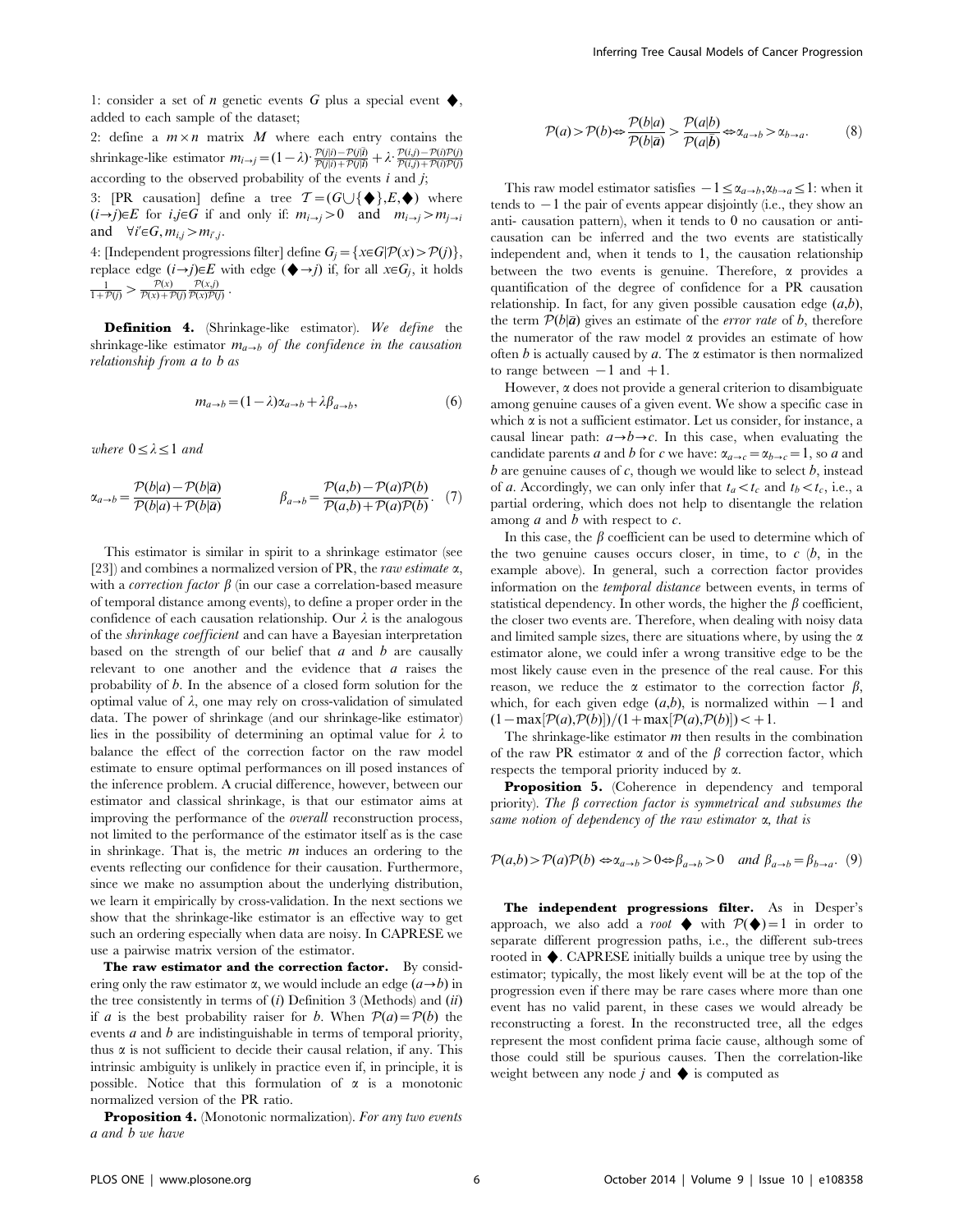$$
\frac{\mathcal{P}(\blacklozenge)}{\mathcal{P}(\blacklozenge) + \mathcal{P}(j)} \frac{\mathcal{P}(\blacklozenge, j)}{\mathcal{P}(\blacklozenge) \mathcal{P}(j)} = \frac{1}{1 + \mathcal{P}(j)}
$$

:

If this quantity is greater than the weight of  $j$  with each upstream connected element  $i$ , we consider the best prima facie cause of *j* to be a spurious cause and we substitute the edge  $(i \rightarrow j)$ with the edge  $(\blacklozenge \rightarrow j)$ . Note that in this work we are ignoring deeper discussions of probabilistic causation that aim at distinguishing between actual genuine causes and spurious causes. Instead, we remove spurious causes by using a filter based on correlation because the probability raising of the omnipresent event  $\blacklozenge$  is not well defined (see Methods). In addition, we remark that the evaluation for an edge to be a genuine or a spurious cause takes into account all the given events. Because of this, if events are added or removed from the dataset, the same edge can be defined to be genuine or spurious as the set of events included in the model is varied arbitrarily. However, since we do not consider the problem of selecting the set of progression events, we assume that all and only the relevant events for the problem at hand are already known a priori and included in the model.

Finally, note that this filter is indeed implying a non-negative threshold for the shrinkage-like estimator, when an edge is valid. **Theorem 1.** (Independent progressions). Let  $G^* = \{a_1, \ldots, a_k\} \subset G$  a set of k prima facie causes for some  $b \notin G^*$ , and let  $a^* = \max_{a_i \in G^*} \{m_{a_i \to b}\}.$  The reconstructed tree by CAPRESE contains edge  $\blacklozenge \rightarrow b$  instead of  $a^* \rightarrow b$  if, for all  $a_i \in G^*$ 

$$
\mathcal{P}(a_i, b) < \mathcal{P}(a_i)\mathcal{P}(b)\frac{1}{1 + \mathcal{P}(b)} + \frac{\mathcal{P}(b)^2}{1 + \mathcal{P}(b)}\,. \tag{10}
$$

The proof of this theorem can be found in the File S1. What this theorem suggests is that, in principle, by examining the level of statistical dependency of each pair of events, it would be possible to determine how many trees compose the reconstructed forest. Furthermore, it suggests that CAPRESE could be defined by first processing the independent progressions filter, and then using  $m$  to build the independent progression trees in the forest.

To conclude, the algorithm reconstructs a well defined tree (or, more in general, forest).

Theorem 2. (Algorithm correctness). CAPRESE reconstructs a well defined tree  $T$  without disconnected components, transitive connections and cycles.

Additionally, asymptotically with the number of samples, the reconstructed tree is the correct one.

**Theorem 3.** (Asymptotic convergence). Let  $T = (G \cup \{\blacklozenge\}, E, \blacklozenge)$ be the forest to reconstruct from a set of s input samples, given as the input matrix D. If D is strictly sampled from the distribution induced by T and infinite samples are available, i.e.,  $s \rightarrow \infty$ , CAPRESE with  $\lambda \rightarrow 0$  correctly reconstructs T.

The proof of these Theorems are also in the File S1. These theorems considered datasets where the observed and theoretical probabilities match, because of  $s \rightarrow \infty$ . However, data often contains false positives and negatives (i.e., data are noisy) and resistance to their effects is desirable in any inferential technique. With this in mind, we prove a corollary of the theorem analoguos to a result appearing in [22].

Corollary 1. (Uniform noise). Let the input matrix D be strictly sampled from the distribution induced by T with sample size  $s \rightarrow \infty$ ,

but let it be corrupted by noise levels of false positives  $\epsilon_+$  and false negatives  $\epsilon_{-}$ . Let  $p_{\min} = \min_{x \in G} \{P(x)\},$  CAPRESE correctly reconstructs T for  $\lambda \rightarrow 0$  whenever

$$
\epsilon_+ < \sqrt{p_{\min}}(1-\epsilon_+-\epsilon_-)
$$

and  $\epsilon_{+}+\epsilon_{-}<1$ .

Essentially, this corollary states that CAPRESE (and so the estimator  $m$ ) is robust against a noise affecting all samples equally. Also, the fact that it holds for  $\lambda \rightarrow 0$  is sound with the theory of shrinkage estimators for which, asymptotically, the corrector factor is not needed to regularize the ill posed problem.

#### Optimal shrinkage-like coefficient

Theorem 3 and Corollary 1 state that with infinite samples and mild constraints on the false positive/negative rates we get optimal results with  $\lambda \rightarrow 0$ . Precisely, for the uniform noise model that we applied to synthetic data (see Methods) we have  $\epsilon_{+}=\epsilon_{-}=\nu/2$ , thus the hypothesis required by Corollary 1 is

$$
v < \frac{\sqrt{p_{\min}}}{1/2 + \sqrt{p_{\min}}}.
$$

For  $p_{\min}=0.05$ , which we set in data generation (see File S1), this inequality implies correct reconstruction for  $v < 0.3$  (a 15% error rate), with infinite samples. However, we are interested in performance and the optimal value of  $\lambda$  in situations in which we have finite sample sizes as well. Here, we empirically estimate the optimal  $\lambda$  value, both in the case of trees and forests, as a function of noise and sample size. In the next section, we assess performance of our algorithm empirically.

In Figure 2, we show the variation of the performance of CAPRESE as a function of  $\lambda$ , for datasets with 150 samples generated from tree topologies. The optimal value, i.e., lowest Tree Edit Distance (TED, see Methods), for noise-free datasets (i.e.,  $v=0$ ) is obtained for  $\lambda \rightarrow 0$ , whereas for the noisy datasets a series of U-shaped curves suggests a unique optimum value for  $\lambda \rightarrow 1/2$ , immediately observable for  $\nu < 0.15$ . Identical results are obtained when dealing with forests (not shown here). In addition, further experiments with  $n$  varying around the typical sample size  $(n=150)$  show that the optimal  $\lambda$  is largely insensitive to the dataset size (see Figure 3). Thus we have limited our analysis to datasets with the typical sample size that is characteristic of data currently available.

Summarizing, Figures 2 and 3 suggest that for sample size below 250 without false positives and negatives the PR raw estimate  $\alpha$  suffices to drive reconstruction to good results (TED is 0 with 250 samples), i.e.,

$$
m_{a \to b} \stackrel{\lambda \to 0}{\approx} \alpha_{a \to b} \tag{11}
$$

which is obtained by setting  $\lambda$  to a very small value, e.g.  $10^{-2}$ , in order to consider at least a small contribution of the correction factor too. Conversely, when  $v>0$ , the best performance is obtained by averaging the shrinkage-like effect, i.e.,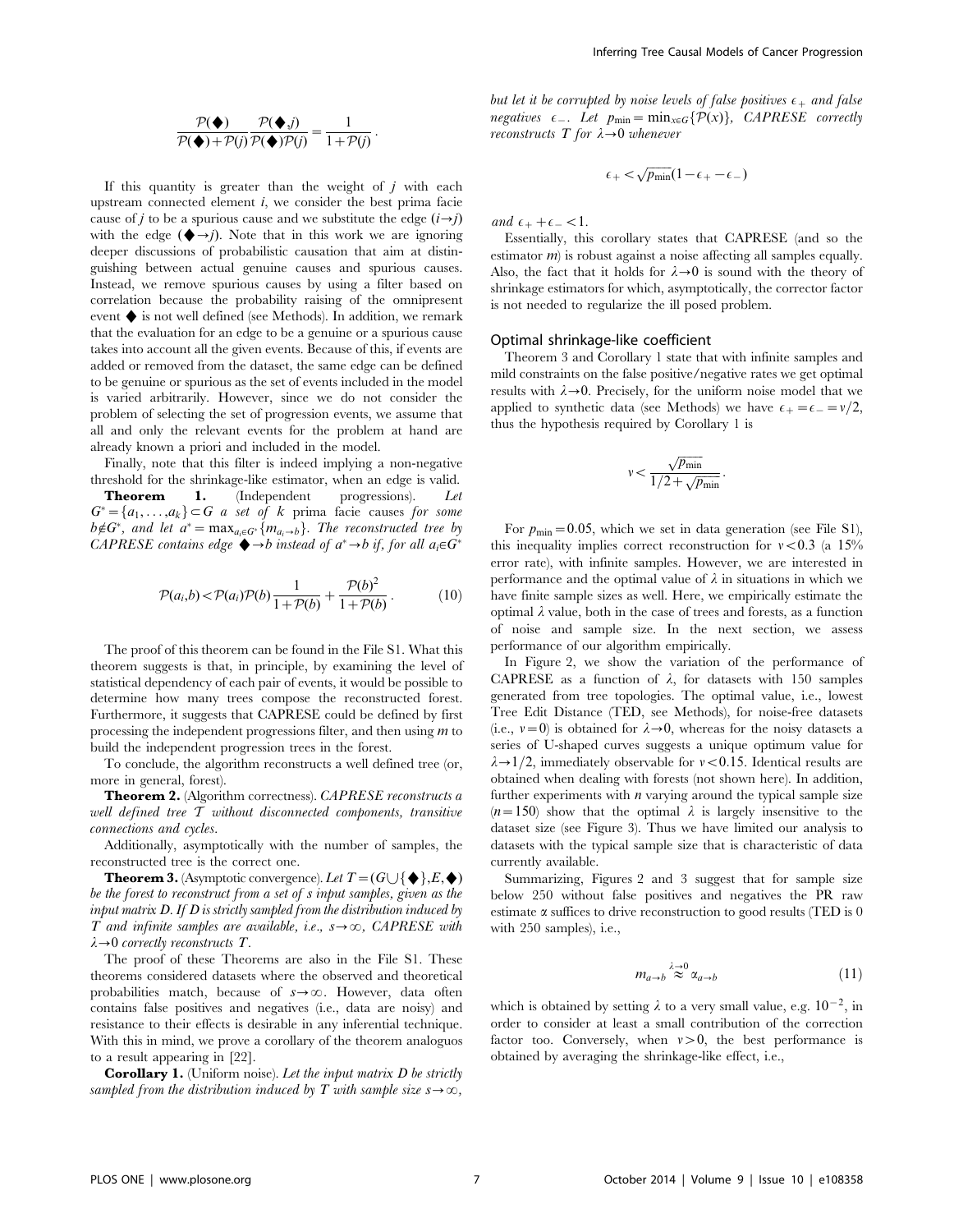

Optimal shriking coefficient with 250 samples

Figure 3. Optimal  $\lambda$  with datasets of different size. We show the analogous of Figure 2 with 50 and 250 samples. The estimation of the optimal shrinkage-like coefficient  $\lambda$  appears to be irrespective of the sample size. doi:10.1371/journal.pone.0108358.g003

$$
m_{a\to b} \stackrel{\lambda=1/2}{=} \frac{\alpha_{a\to b}}{2} + \frac{\beta_{a\to b}}{2}.
$$
 (12)

These results suggest that, in general, a unique optimal value for the shrinkage-like coefficient can be determined, even in situations not captured by Theorem 3 and Corollary 1.

# Performance of CAPRESE compared to oncotrees

An analogue of Theorem 3 holds for Despers's oncotrees (Theorem 3.3, [8]), and an analogue of Corollary 1 holds for Szabo's extension with uniform noise (Reconstruction Theorem 1, [22]). Thus, with infinite samples both approaches reconstruct the correct trees/forests. With finite samples and noise, however, their performance may show different patterns, as speed of convergence may vary. We investigate this issue in the current section.



Figure 4. Comparison on noise-free synthetic data. Performance of CAPRESE (dashed line) and oncotrees (full line) in average TED when data are generated by random trees (left) and forests (right). In this case  $v=0$  (no false positives/negatives) and  $\lambda \rightarrow 0$  in the estimator m. doi:10.1371/journal.pone.0108358.g004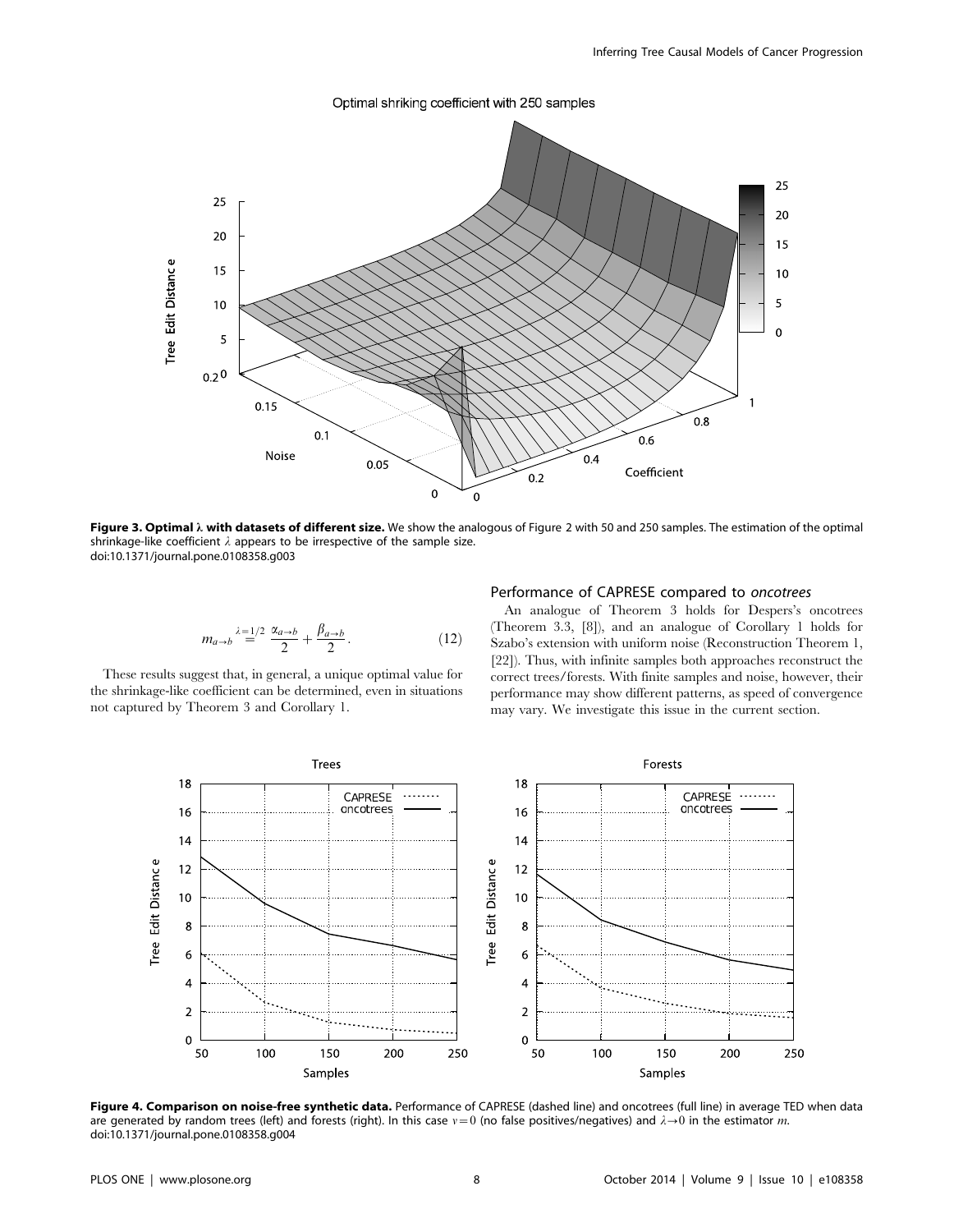

Figure 5. Example of reconstructed trees. Example of reconstruction from a dataset with 100 samples generated by the left tree (the theoretical probabilities are shown, i.e., the doubly-circled event appears in a sample with probability.08), with  $v = 0$ . In the sampled dataset oncotrees mislead the cause of the doubly-circled mutation ( $w=0$  for the true edge and  $w=0.014$  for the wrong one). CAPRESE infers the correct cause (the values of the estimator *m* with  $\lambda=1/2$  are shown, similar results are obtained for  $\lambda \rightarrow 1$ ). doi:10.1371/journal.pone.0108358.g005

In Figure 4 we compare the performance of CAPRESE with oncotrees, for the case of noise-free synthetic data with the optimal shrinkage-like coefficient:  $\lambda \rightarrow 0$ , equation (11). Since Szabo's algorithm is equivalent to Desper's without false negatives and positives, we rely solely on Szabo's implementation [22]. In Figure 5 we show an example of reconstructed tree where CAPRESE infers the correct tree while oncotrees mislead a causation relation.

In general, one can observe that the TED of CAPRESE is, on average, always bounded above by the TED of oncotrees, both in the case of trees and forests. For trees, with 50 samples the average TED of CAPRESE is around 6, whereas for Desper's technique it is around 13. The performance of both algorithms improves as long as the number of samples is increased: CAPRESE has the best performance (i.e., TED  $\approx$ 0) with 250 samples, while oncotrees have TED around 6. When forests are considered, the difference between the performance of the algorithms reduces slightly, but also in this case CAPRESE clearly outperforms oncotrees.

Notice that the improvement due to the increase in the sample size seems to reach a *plateau*, and the initial TED for our estimator seems rather close to the plateau value. This empirical analysis suggests that CAPRESE has already good performances with few samples, a favorable adjoint to Theorem 3. This result has some important practical implications, particularly considering the scarcity of available biological data.

In Figure 6 we extend the comparison to noisy datasets. In this case, we used the optimal shrinkage-like coefficient:  $\lambda \rightarrow 1/2$ , equation (12). The results confirm what observed without false positives and negatives, as CAPRESE outperforms oncotrees up to  $v=0.15$ , for all the sizes of the sample sets. In the File S1 we show similar plots for the noise-free case.

We can thus draw the conclusion that our algorithm performs better with finite samples and noise, since less samples are required



# Synthetic data

Figure 6. Reconstruction with noisy synthetic data and  $\lambda=1/2$ . Performance of CAPRESE and oncotrees as a function of the number of samples and noise v. According to Figure 2 the shrinkage-like coefficient is set to  $\lambda = 1/2$ . The magnified image shows the convergence to Desper's performance for  $v \approx 0.1$ . The barplot represents the percentage of times the best performance is achieved at  $v = 0$ . doi:10.1371/journal.pone.0108358.g006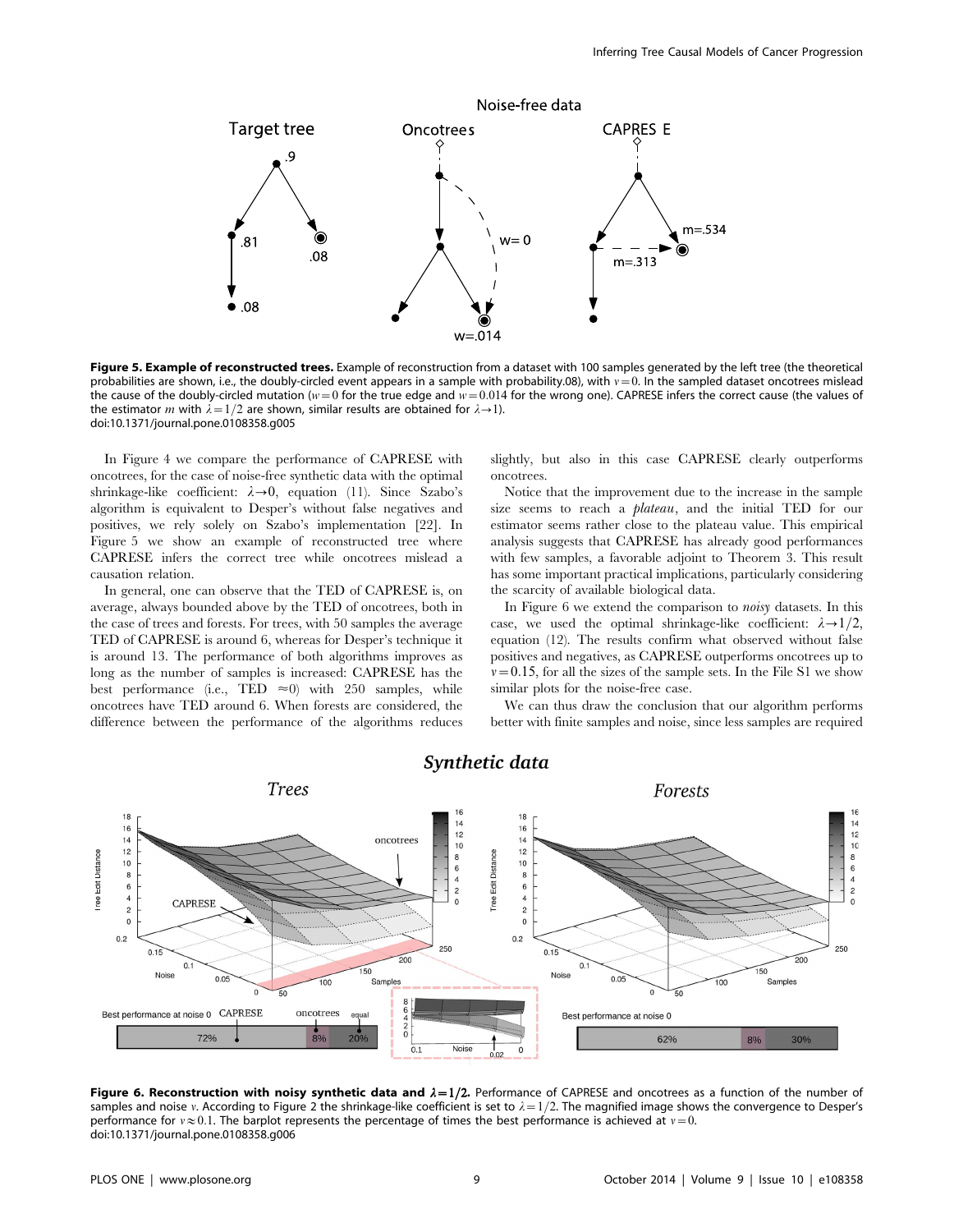

Figure 7. Reconstruction of ovarian cancer progression. Trees reconstructed by oncotrees and CAPRESE (with  $\lambda \rightarrow 0$ , with  $\lambda = 1/2$  the same tree is reconstructed). The set of CGH events considered are gains on  $8q$ ,  $3q$  and  $1q$  and losses on  $5q$ ,  $4q$ ,  $8p$  and  $Xp$ . Events on chromosomes arms containing the key genes for ovarian cancer are in bolded circles. In the left tree all edge weights are the observed probabilities of events. In the right the full edges are the causation inferred with the PR and the weights represent the scores used by CAPRESE. Weights on dashed lines are as in the left tree.

doi:10.1371/journal.pone.0108358.g007

to get good performances and a higher resistance to false positives and negatives is shown.

# Performance of CAPRESE compared to Conjunctive

## Bayesian Networks

Inspired by Desper's seminal work, Beerenwinkel and others developed methods to estimate the constraints on the order in which mutations accumulate during cancer progression, using a probabilistic graphical model called Conjuntive Bayesian Networks (CBN) [14,15]. While the goal of this research was to reconstruct direct acyclic graphs and not trees per se, evidence presented in [24] suggests that, in the absence of noise, these models perform better than oncotrees even at reconstructing trees. For this reason, we performed experiments similar to the ones suggested above, comparing CAPRESE to the extension of CBN called hidden-CBN (h-CBN) that accounts for noisy genotype observations [15]. This method combines CBNs with a simulated annealing algorithm for structure search and a denoising of the genotypes via the maximum a posteriori estimates to compute the most likely progression. One aspect that complicates a comparison between CAPRESE and (h-)CBN is that the methods assume different models. For example, at the heart of CBN is a monotonicity assumption (i.e., an event can only occur if all its predecessors have occurred) not assumed by CAPRESE. Despite the differences between the model assumptions, we present a preliminary comparison between the methods in Appendix S3, indicating that we not only outperform oncotrees, but h-CBNs as well. In particular, this suggests that CAPRESE converges much faster than h-CBNs with respect to the sample size, also in the presence of noise.

We also analyze the rate of false positives/negatives reconstructed by CAPRESE when (synthetic) data are sampled from DAGs (Appendix S3). The rate of false positives goes to 0 as the sample size increases, implying that CAPRESE is capable of reconstructing a tree subsumed by the underlying causal DAG topology. In addition, the number of false negatives approaches a value proportional to the connectivity of the model from which the data was generated. This is expected, since CAPRESE will assign at most one cause to each considered event. However, it should be noted that further experiments with samples selected from a wider array of topologies should be performed to confirm these results and compare both methods in full. While not within the scope of the current paper, these issues will be addressed in future work.

#### Case studies

In the next subsections we apply CAPRESE to real cancer data obtained by Comparative Genomic Hybridization (CGH) and Next Generation Sequencing (NGS). This shows the potential application of reconstruction techniques to various types of mutational profiles and various cancers.

# Performance on cancer CGH datasets

Encouraged by the results in previous sections, we test our reconstruction approach on a real ovarian cancer dataset made available within the oncotree package [8]. The data was collected through the public platform SKY/M-FISH [38], used to allow investigators to share molecular cytogenetic data. The data was obtained by using the CGH technique on samples from papillary serous cystadenocarcinoma of the ovary. This technique uses fluorescent staining to detect CNV data at the resolution of chromosome arms. While the recent emergence of NGS approaches make the dataset itself rather outdated, the underlying principles remain the same and the dataset provides a valid testcase for our approach. The seven most commonly occurring events are selected from the 87 samples, and the set of events are the following gains and losses on chromosomes arms  $G = \{8q+, 3q+, 1q+, 5q-, 4q-, 8p-, Xp-\}$  (e.g.,  $4q$  denotes a deletion of the  $q$  arm of the  $4^{th}$  chromosome).

In Figure 7 we compare the trees reconstructed by the two approaches. Our technique differs from Desper's by predicting the causal sequence of alterations

$$
8q + \rightarrow 8p - \rightarrow Xp - ,
$$

when used either  $\lambda \rightarrow 0$  or  $\lambda = 1/2$ . Notice that among the samples in the dataset some are not generated by the distribution induced by the recovered tree, thus comparing the reconstruction for both  $\lambda$ s is necessary.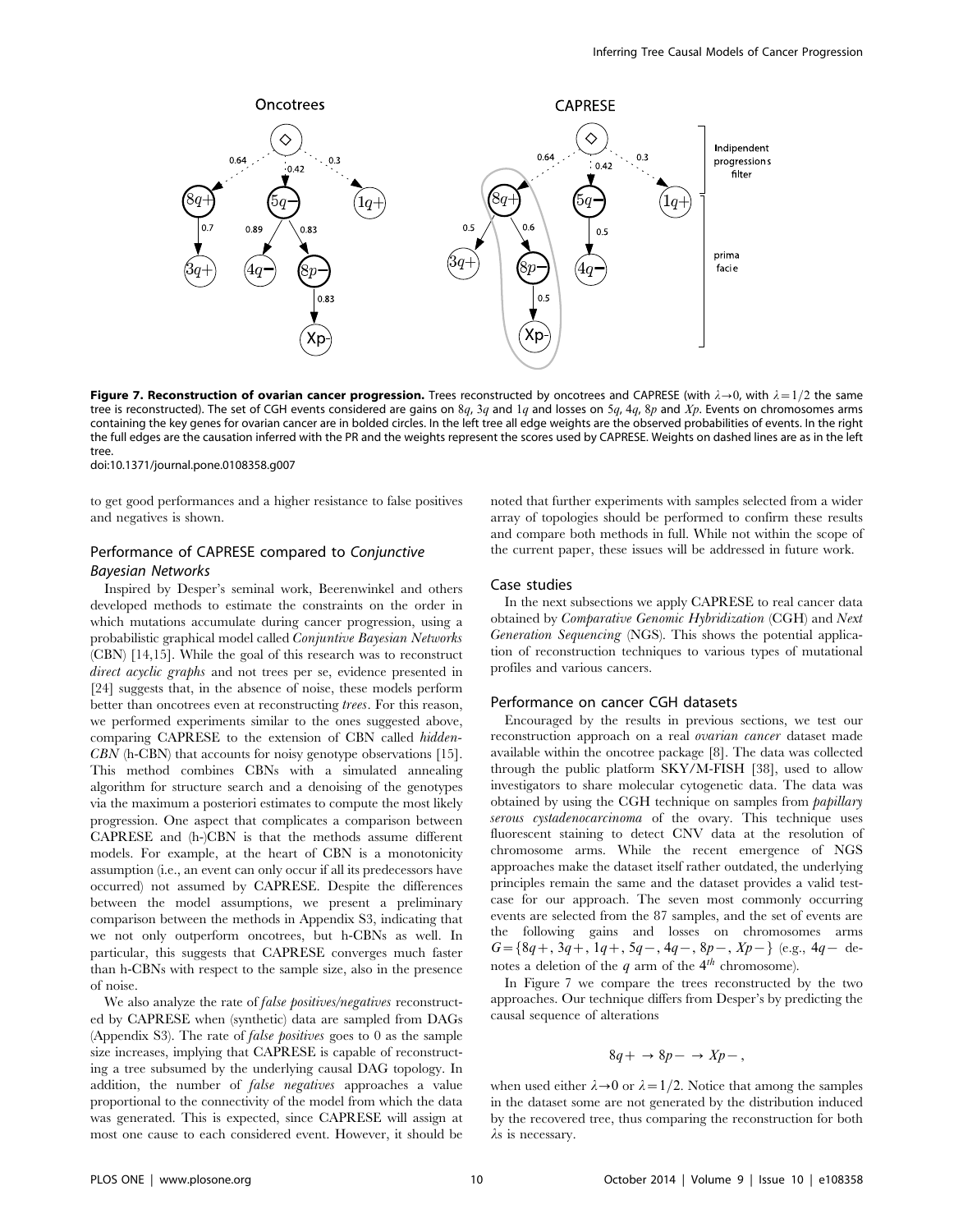Table 1. Estimated confidence for ovarian progression.

| Oncotrees (overall confidence 8.3%) |              |              |             |                 |             |                   |             |
|-------------------------------------|--------------|--------------|-------------|-----------------|-------------|-------------------|-------------|
| $\rightarrow$                       | $8q+$        | $3q+$        | $5q-$       | $4q-$           | $8p-$       | $1q+$             | $Xp-$       |
| $\bullet$                           | .99          | .06          | .51         | .22             | .004        | .8                | .06         |
| $8q+$                               | $\pmb{0}$    | .92          | .08         | 0.16            | .04         | .02               | .007        |
| $3q+$                               | .002         | 0            | .04         | 0               | $\mathbf 0$ | .09               | .04         |
| $5q-$                               | .001         | .002         | $\mathbf 0$ | .52             | .39         | .009              | .16         |
| $4q-$                               | $\pmb{0}$    | $\mathbf 0$  | .27         | 0               | .14         | .05               | .11         |
| $8p-$                               | $\mathbf 0$  | $\mathbf{0}$ | .07         | .08             | $\mathbf 0$ | .004              | .59         |
| $1q+$                               | $\pmb{0}$    | $\mathbf 0$  | 0           | .004            | 0           | 0                 | 0           |
| $Xp-$                               | $\pmb{0}$    | $\mathbf 0$  | .003        | .003            | .04         | .01               | $\mathbf 0$ |
| CAPRESE (overall confidence 8.6%)   |              |              |             |                 |             |                   |             |
| $\rightarrow$                       | $8q+$        | $3q+$        | $5q-$       | $4q-$           | $8p-$       | $1q+$             | $Xp-$       |
| ٠                                   | .99          | .06          | .51         | .22             | .004        | $\boldsymbol{.8}$ | .06         |
| $8q+$                               | $\mathbf{0}$ | .92          | .06         | .16             | .62         | .01               | .008        |
| $3q+$                               | .002         | $\mathbf 0$  | .03         | .002            | $\mathbf 0$ | .09               | .04         |
| $5q-$                               | .001         | .002         | $\mathbf 0$ | $.5\phantom{0}$ | .26         | .009              | .17         |
| $4q-$                               | $\pmb{0}$    | $\mathbf 0$  | .29         | 0               | .09         | .05               | .12         |
| $8p-$                               | $\mathbf 0$  | $\mathbf{0}$ | .07         | .08             | $\mathbf 0$ | .004              | .59         |
| $1q+$                               | 0            | $\mathbf 0$  | 0           | .004            | 0           | $\mathbf 0$       | 0           |
| $Xp-$                               | $\pmb{0}$    | .001         | .003        | .004            | .01         | .01               | 0           |

Frequency of edge occurrences in the non-parametric bootstrap test, for the trees shown in Figure 7. Bold entries are the edges recovered by the algorithms. doi:10.1371/journal.pone.0108358.t001

At this point, we do not have a biological interpretation for this result. However, we do know that common cancer genes reside in these regions, e.g. the tumor suppressor gene PDGFR on 5q and the oncogene MYC on 8q), and loss of heterozygosity on the short arm of chromosome 8 is quite common (see, e.g., [http://www.](http://www.genome.jp/kegg/) [genome.jp/kegg/](http://www.genome.jp/kegg/)). Recently, evidence has been reported that 8p contains many cooperating cancer genes [39].

In order to assign a confidence level to these inferences we applied both parametric and non-parametric bootstrapping methods to our results. Essentially, these tests consist of using the reconstructed trees (in the parametric case), or the probability observed in the dataset (in the non-parametric case) to generate new synthetic datasets, and then reconstructs again the progressions (see, e.g., [40] for an overview of these methods and [41] for the use of bootstrap for evalutating the confidence of oncogenetic



Figure 8. Validating the SETBP1 - ASXL1 relation in atypical Chronic Myeloid Leukemia. Progression models where ASXL1 indel and nonsense point are merged (left) and separate (right) suggest that a missense point mutation hitting SETBP1 can cause a non-sense point mutation in ASXL1, that the observed ASXL1 mutations might be independent and that indel ASXL1 is an early event with high confidence. doi:10.1371/journal.pone.0108358.g008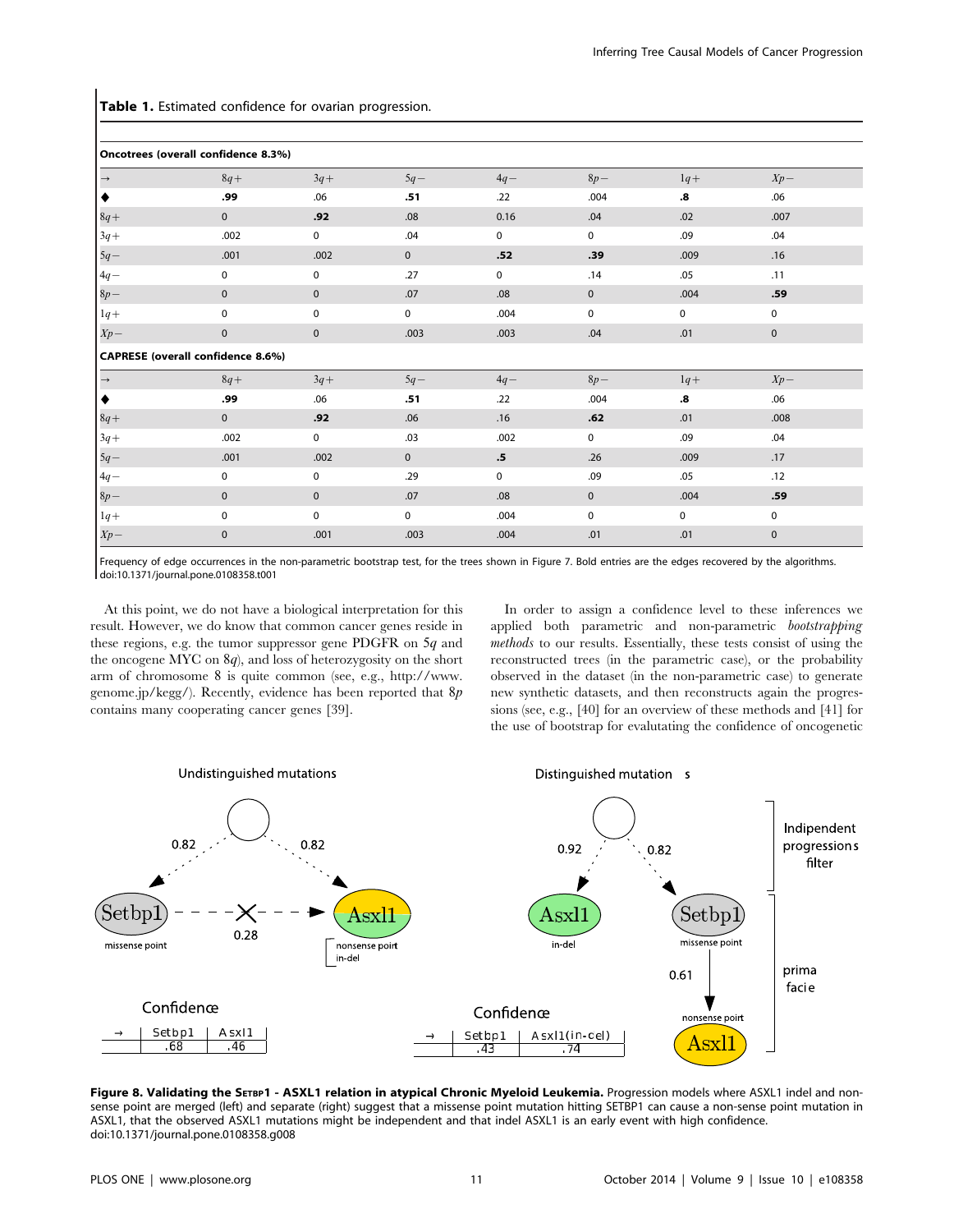trees.). The confidence is given by the number of times the trees in Figure 7 are reconstructed from the generated data. A similar approach can be used to estimate the confidence of every edge separately. For oncotrees the exact tree is obtained 83 times out of 1000 non-parametric resamples, so its estimated confidence is 8.3%. For CAPRESE the confidence is 8:6%. In the parametric case with false positive and false negative error rates of 0.21 and 0.027, following [22], the confidence of oncotrees is 17% while the confidence of our method is much higher: 32%. When error rates are forced to 0 the confidence of oncotrees raises to 86:6% and 90:9% respectively.

For the non-parametric case, edges confidence is shown in Table 1. Most notably, our algorithm reconstructs the inference  $8q + \rightarrow 8p$  with high confidence (confidence 62%, and 26% for  $5q$   $\rightarrow$   $8p$   $\rightarrow$ ), while the confidence of the edge  $8q + \rightarrow 5q$  is only 39%, almost the same as  $8p \rightarrow 8q +$  (confidence 40%). The confidences are similar with either  $\lambda \rightarrow 0$  or  $\lambda = 1/2$ .

Analysis of other CGH datasets. We report the differences between the reconstructed trees also based on datasets of gastrointestinal and oral cancer ([35,37] respectively). In the case of gastrointestinal stromal cancer, among the 13 CGH events considered in [35] (gains on  $5p$ ,  $5q$  and  $8q$ , losses on  $14q$ ,  $1p$ ,  $15q$ , 13q,  $21q$ ,  $22q$ ,  $9p$ ,  $9q$ ,  $10q$  and  $6q$ ), oncotrees identify the path progression

$$
1p \rightarrow 15q \rightarrow 13q \rightarrow 21q \rightarrow
$$

while CAPRESE reconstructs the branch

$$
1p \rightarrow 15q - 1p \rightarrow 13q - 21q -
$$

In the case of oral cancer, among the 12 CGH events considered in [37] (gains on 8q, 9q, 11q, 20q, 17p, 7p, 5p, 20p and 18p, losses on  $3p$ ,  $8p$  and 18q), the reconstructed trees differ since oncotrees identifies the path

$$
8q + \rightarrow 20q + \rightarrow 20p +
$$

while our algorithm reconstructs the path

$$
3p - 3p + 320q + 320p + .
$$

These examples show that CAPRESE provides important differences in the reconstruction compared to oncotrees.

#### Performance on cancer NGS datasets

In this section we show the application of reconstruction techniques to the validation of a specific relation among recurrent mutations involved in atypical Chronic Myeloid Leukemia (ACML).

In [42] Piazza et al. used high-throughput exome sequencing technology to identity somatically acquired mutations in 64 ACML patients, and found a previously unidentified recurring missense point mutation hitting SETBP1. By re-sequencing SETBP1 in samples with ACML and other common human cancers, they found that around 25% of the ACML patients tested positive for SETBP1, while most of the other types of tumors were negative. Assessing the possible relationship between SETBP1 variants and the mutations in many driver ACML oncogenes such as (e.g., ASXL1, TET2, KRAS, etc.) no significant association or mutual exclusion with SETBP1 was found but for ASXL1, which was frequently mutated together with SETBP1, hinting at a potential relation among the events. In particular, ASXL1 was presenting either a non-sense point or a indel type of somatic mutation.

Hence, we reconstructed ACML progression models from the datasets provided in [42], with the goal of assessing a potential causal dependency between mutated SETBP1 and ASXL1. A more extensive analysis is postponed, as we only seek to clearly illustrate the functionalities of the algorithm here.

As a first case (Figure 8, left), we treated the ASXL1 missense point and indel mutations as indistinguishable, and we merged the two events in the dataset. Afterwards, we separated the two types of mutations for ASXL1 (Figure 8, right).

In particular, it is interesting to notice that, when the ASXL1 mutations are considered equivalent, the inference suggests that the mutations belong to two independent progression paths (i.e., the independent progression filters ''breaks'' every potential causal relation among the events). Conversely, when the mutations are kept separate, the progression model suggests that:  $(i)$  the missense point mutation hitting SETBP1 can cause a non-sense point mutation in ASXL1 and (ii) the observed ASXL1 mutations seems to be independent. Concerning edges confidence, as before assessed via non-parametric bootstrap, it is worth noting that the confidence in the indel ASXL1 mutation being an early event raises consistently in the latter case.

All in all, it seems that a progression model allows to test the significance of the association firstly observed in [42] and also refines the knowledge by suggesting a specific causal and temporal relations among events. With this this in mind, ad-hoc sequencing experiments might be set up to assess these predictions, eventually providing a strong evidence that could be used to, e.g., synthesize a progression-specific ACML-effective drug.

#### **Discussion**

In this work we have introduced a novel framework for the reconstruction of the causal topologies underlying cumulative progressive phenomena, based on the probability raising notion of causation. Besides such a probabilistic notion, we also introduced the use of a shrinkage-like estimator to efficiently unravel ambiguous causal relations, often present when data are noisy. As a first step towards the definition of our new framework, we have here presented an effective novel technique called CAPRESE (CAncer PRogression Extraction with Single Edges) for the reconstruction of tree or, more generally, forest models of progression which combines probabilistic causation and a shrinkage-like estimation.

We prove correctness of CAPRESE by showing asymptotic convergence to the correct tree. Under mild constraints on the noise rates, this result holds for the reconstruction problem in the presence of uniform noise as well. Moreover, we also compare our technique to the standard tree reconstruction algorithm based on correlation (i.e., Oncontrees) and to a more general bayesian probabilistic graphical model (i.e., Conjunctive Bayesian Networks), and show that CAPRESE outperforms the state-of-the-art on synthetic data, also exhibiting a noteworthy efficiency with relatively small datasets. Furthermore, we tested our technique on ovarian, gastrointestinal and oral cancer CGH data and NGS leukemia data. The CGH analysis suggested that our approach can infer, with high confidence, novel causal relationships which would remain unpredictable in a correlation-based attack. The NGS analysis allowed validating a causal and temporal relation among key mutations in atypical chronic myeloid leukemia.

One of the strong points of CAPRESE is that it can be applied to genomic data of any kind, even heterogeneous, and at any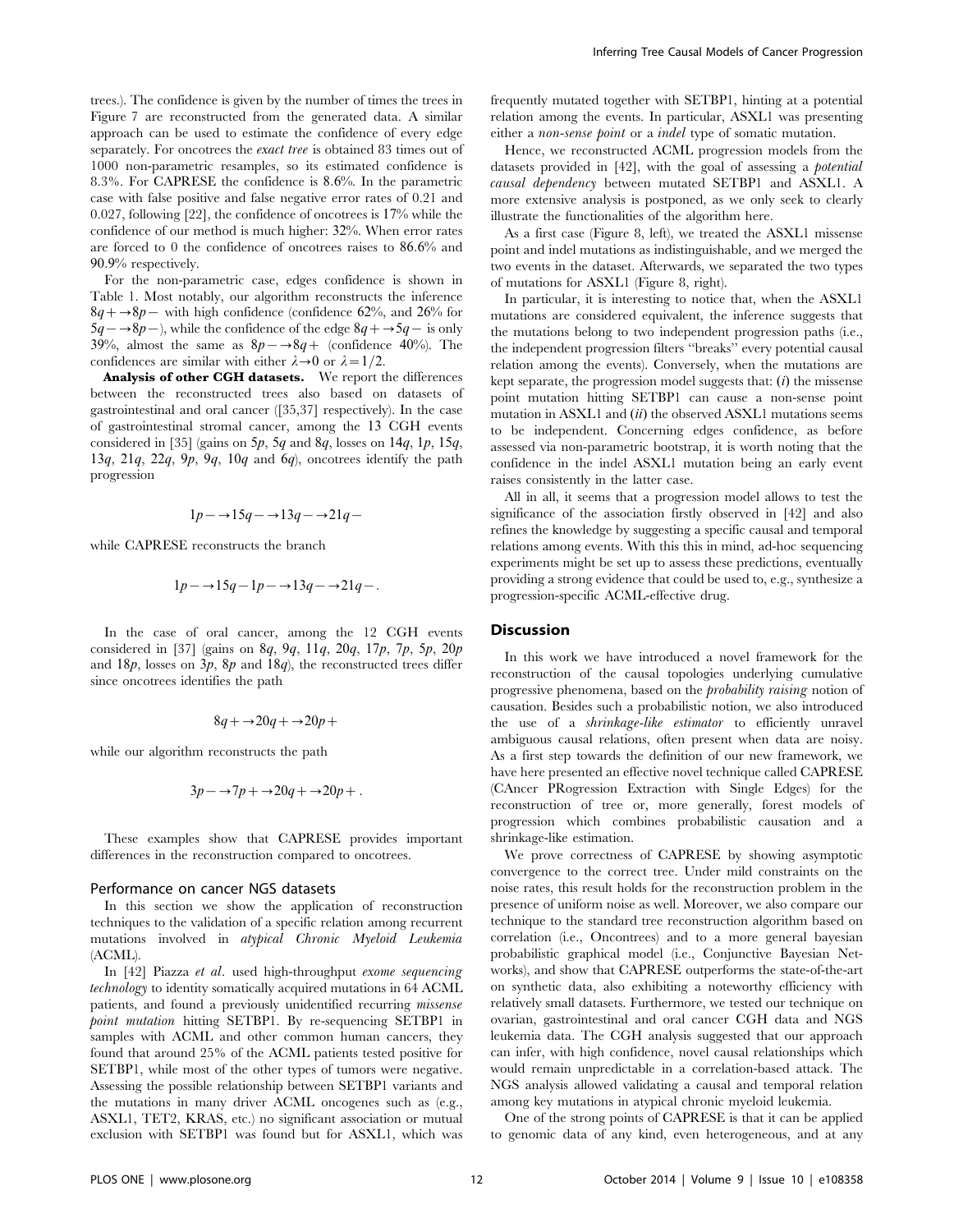resolution, as shown. In fact, it simply requires a set of samples in which the presence or the absence of some alterations supposed to be involved in a causal cumulative process have been assessed. Notice also that the results of our technique can be used not only to describe the progression of the process, but also to classify different progression types. In the case of cancer, for instance, this genome-level classifier could be used to group patients according to the position of the detected individual genomic alterations in the progression model (e.g., at a specific point of the tree) and, consequently, to set up a genome-specific therapy design aimed, for instance, at blocking or slowing certain progression paths instead of others, as was studied in [43].

Several future research directions are possible. First, more complex models of progression, e.g. directed acyclic graphs, could be inferred with probability raising and compared to the standard approaches of [14,15,44], as we explained in the introduction. These models, rather than trees, could explain the common phenomenon of preferential progression paths in the target process via, e.g., confluence among events. In the case of cancer, for instance, these models would be certainly more suitable than trees to describe the accumulation of mutations.

Second, the shrinkage-like estimator itself could be improved by introducing, for instance, different correction factors. In addition, an analytical formulation of the optimal shrinkage-like coefficient could be investigated by starting from the hypotheses which apply to our problem setting, along the lines of [45].

#### References

- 1. Hanahan D, Weinberg RA (2011) Hallmarks of cancer: The next generation. Cell 144: 646–674.
- 2. Luo J, Solimini NL, Elledge SJ (2009) Principles of cancer therapy: Oncogene and non-oncogene addiction. Cell 136: 823–837.
- 3. Vogelstein B, Kinzler K (2004) Cancer genes and the pathways they control. Nature medicine 10: 789–799.
- 4. Frank SA (2007) Dynamics of Cancer. Princeton University Press.
- 5. Bell D, Berchuck A, Birrer M, Chien J, Cramer D, et al. (2011) Integrated genomic analyses of ovarian carcinoma. Nature.
- 6. Imielinski M, et al. (2012) Mapping the hallmarks of lung adenocarcinoma with massively parallel sequencing. Cell 150: 1107–1120.
- 7. Vogelstein B, Fearon ER, Hamilton SR, Kern SE, Preisinger AC, et al. (1988) Genetic alterations during colorectal-tumor development. New England Journal of Medicine 319: 525–532.
- 8. Desper R, Jiang F, Kallioniemi O, Moch H, Papadimitriou C, et al. (1999) Inferring tree models for oncogenesis from comparative genome hybridization data. Journal of Computational Biology 6: 37–51.
- 9. Desper R, Jiang F, Kallioniemi O, Moch H, Papadimitriou C, et al. (2000) Distance-based reconstruction of tree models for oncogenesis. Journal of Computational Biology 7: 789–803.
- 10. von Heydebreck A, Gunawan B, Füzesi L (2004) Maximum likelihood estimation of oncogenetic tree models. Biostatistics 5: 545–56.
- 11. Beerenwinkel N, Rahnenführer J, Däumer M, Hoffmann D, Kaiser R, et al. (2005) Learning multiple evolutionary pathways from cross-sectional data. Journal of Computational Biology 12: 584–598.
- 12. Beerenwinkel N, Rahnenführer J, Kaiser R, Hoffmann D, Selbig J, et al. (2005) Mtreemix: a software package for learning and using mixture models of mutagenetic trees. Bioinformatics 21: 2106–2107.
- 13. Hjelm M, Höglund M, Lagergren J (2006) New probabilistic network models and algorithms for oncogenesis. Journal of Computational Biology 13: 853–865.
- 14. Beerenwinkel N, Eriksson N, Sturmfels B (2007) Conjunctive bayesian networks. Bernoulli: 893–909.
- 15. Gerstung M, Baudis M, Moch H, Beerenwinkel N (2009) Quantifying cancer progression with conjunctive bayesian networks. Bioinformatics 25: 2809–2815.
- 16. Gupta A, Bar-Joseph Z (2008) Extracting dynamics from static cancer expression data. IEEE/ACM Transactions on Computational Biology and Bioinformatics 5: 172–182.
- 17. Ramakrishnan N, Tadepalli S, Watson LT, Helm RF, Antoniotti M, et al. (2010) Reverse engineering dynamic temporal models of biological processes and their relationships. PNAS 107: 12511–12516.
- 18. Suppes P (1970) A probabilistic theory of causality. North Holland Publishing Company.
- 19. Hitchcock C (2012) Probabilistic causation. In: Zalta E, editor, The Stanford Encyclopedia of Philosophy. Winter 2012 edition.

Third, advanced statistical techniques such as bootstrapping [40] could be used to account for more sophisticated models of noise within data, so as to decipher complex causal dependencies.

Finally, a further development of the framework could involve the introduction of timed data, in order to extend our techniques to settings where a temporal information on the samples is available.

#### Software availability

The implementation of CAPRESE is part of the TRanslational ONCOlogy (TRONCO) R package and is available for download at standard R repositories.

# Supporting Information

File S1 Contains Proofs, Synthetic Data Generation, and Further Results.

(PDF)

#### Acknowledgments

We are grateful for the many excellent comments we received from anonymous reviewers.

#### Author Contributions

Conceived and designed the experiments: LO GC AG DR GM MA BM. Performed the experiments: LO GC AG DR. Analyzed the data: LO GC AG DR. Wrote the paper: LO GC AG DR MA BM GM. Software implementation: DR.

- 20. Ionita I, Daruwala R, Mishra B (2006) Mapping Tumor-Suppressor genes with multipoint statistics from Copy-Number–Variation data. American Journal of Human Genetics 79: 13–22.
- 21. Kleinberg S (2012) Causality, Probability, and Time. Cambridge University Press.
- 22. Szabo A, Boucher K (2002) Estimating an oncogenetic tree when false negatives and positives are present. Mathematical biosciences 176: 219–236.
- 23. Efron B (2013) Large-Scale Inference: Empirical Bayes Methods for Estimation, Testing, and Prediction. Cambridge University Press.
- 24. Hainke K, Rahnenführer J, Fried R (2012) Cumulative disease progression models for cross-sectional data: A review and comparison. Biometrical Journal 54: 617–640.
- 25. Reichenbach H (1956) The Direction of Time. University of California Press.
- 26. Edmonds J (1967) Optimum branchings. Journal of Research of the National Bureau of Standards B 71: 233–240.
- 27. Kainu T, et al. (2000) Somatic deletions in hereditary breast cancers implicate 13q21 as a putative novel breast cancer susceptibility locus. Proceedings of the National Academy of Sciences 97: 9603–9608.
- 28. Huang Q, Yu G, McCormick S, Mo J, Datta B, et al. (2002) Genetic differences detected by comparative genomic hybridization in head and neck squamous cell carcinomas from different tumor sites: construction of oncogenetic trees for tumor progression. Genes, Chromosomes and Cancer 34: 224–233.
- 29. Radmacher M, Simon R, Desper R, Taetle R, Schäffer A, et al. (2001) Graph models of oncogenesis with an application to melanoma. Journal of theoretical biology 212: 535–548.
- 30. Cartwright N (1979) Causal laws and effective strategies. Noûs 13: 419-437.
- 31. Pearl J (2000) Causality: Models, Reasoning, and Inference. Cambridge University Press.
- 32. Zhang K, Shasha D (1989) Simple fast algorithms for the editing distance between trees and related problems. SIAM journal on computing 18: 1245– 1262.
- 33. Hamming RW (1950) Error-detecting and error-correcting codes. Bell System Technical Journal 29: 147–160.
- 34. Samuelson E, Karlsson S, Partheen K, Nilsson S, Szpirer C, et al. (2012) Bac cgh-array identified specific small-scale genomic imbalances in diploid dmbainduced rat mammary tumors. BMC cancer 12: 352.
- 35. Gunawan B, et al. (2007) An oncogenetic tree model in gastrointestinal stromal tumours (gists) identifies different pathways of cytogenetic evolution with prognostic implications. The Journal of pathology 211: 463–470.
- 36. Longerich T, Mueller M, Breuhahn K, Schirmacher P, Benner A, et al. (2012) Oncogenetic tree modeling of human hepatocarcinogenesis. International ournal of Cancer 130: 575-583.
- 37. Pathare S, Schäffer A, Beerenwinkel N, Mahimkar M (2009) Construction of oncogenetic tree models reveals multiple pathways of oral cancer progression. International journal of cancer 124: 2864–2871.